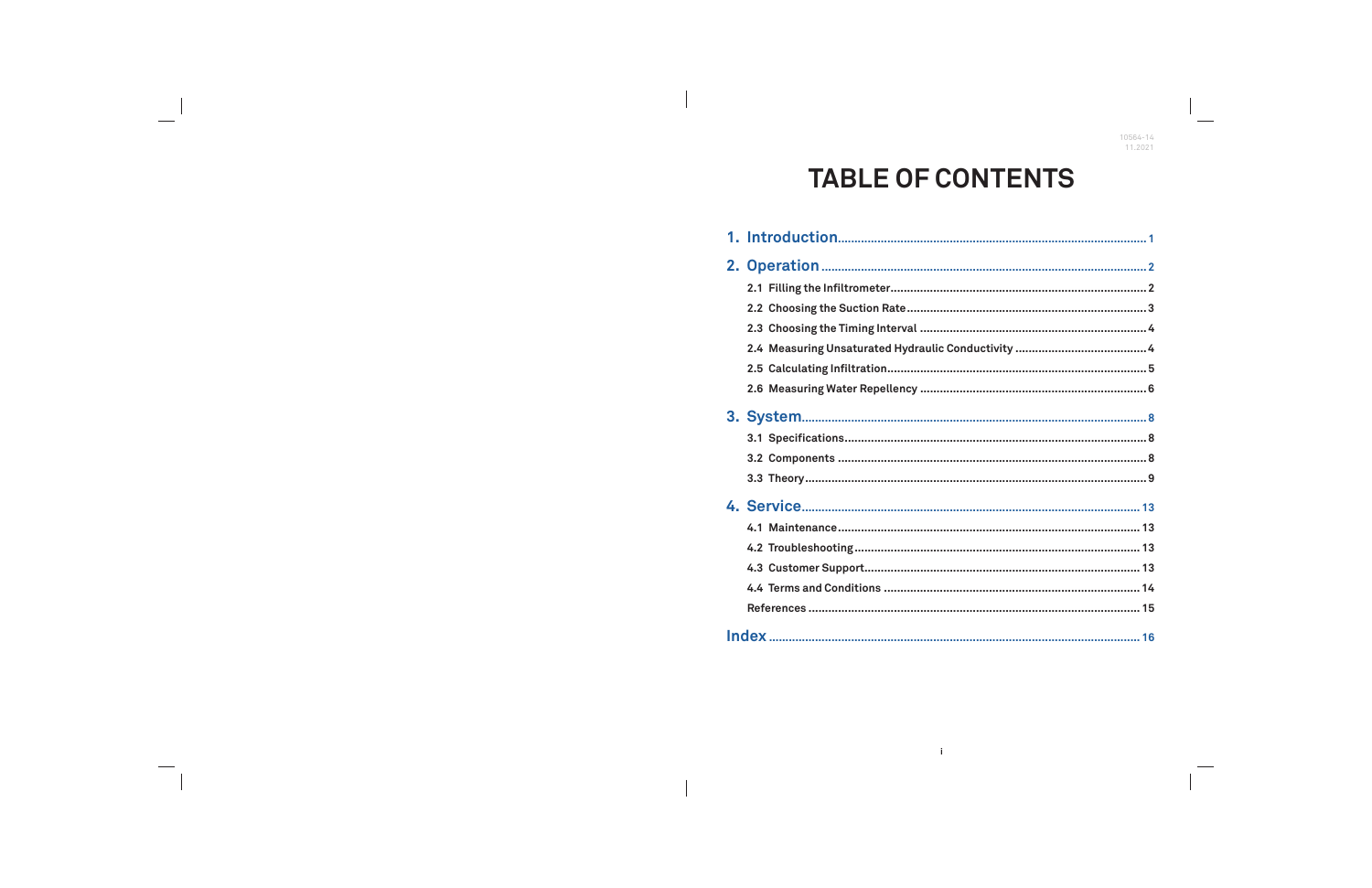

 $\overline{\phantom{a}}$ 

 $\begin{array}{c} \hline \end{array}$ 

 $\overline{\phantom{a}}$ 

 $\overline{\phantom{a}}$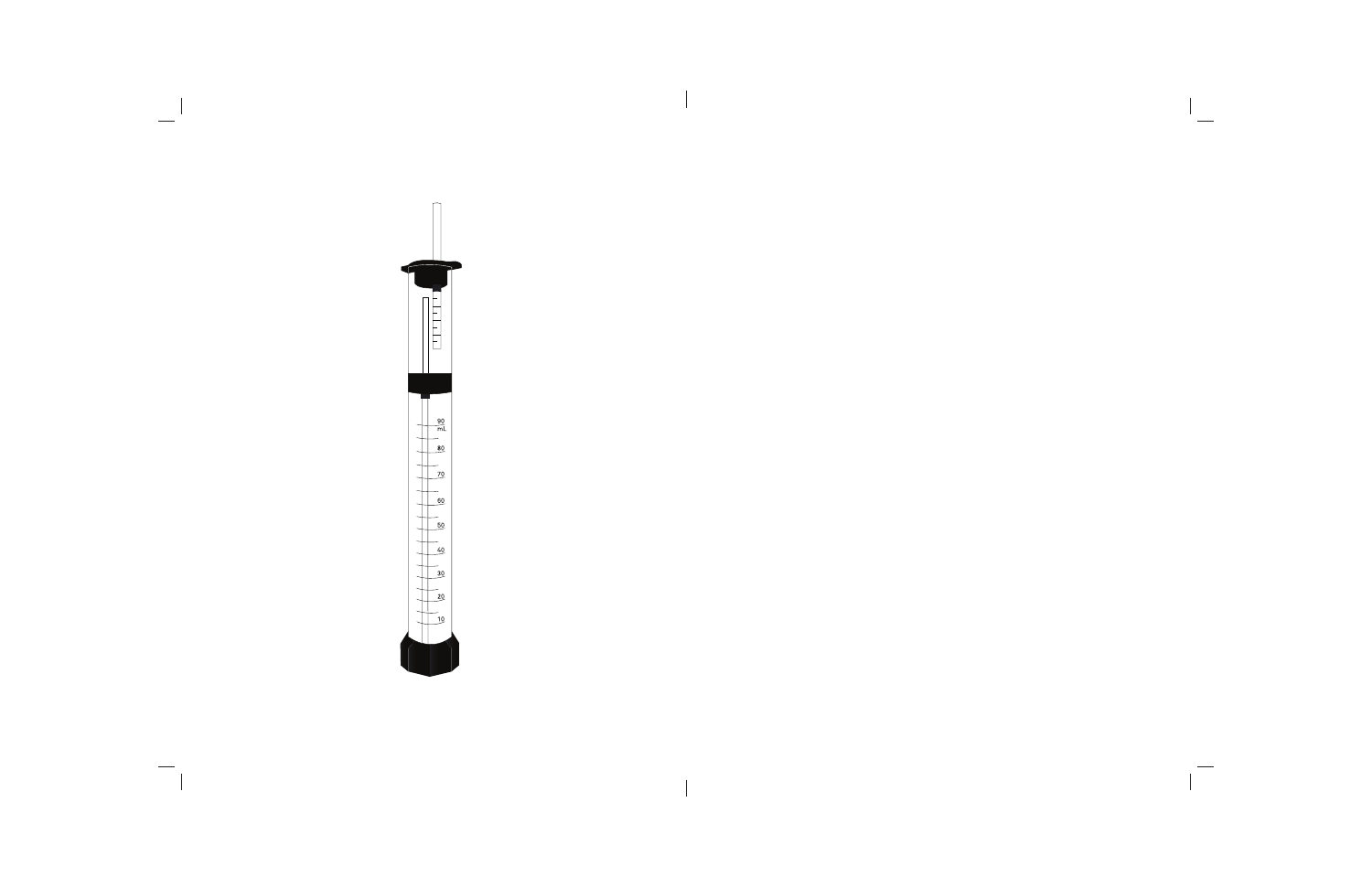#### **INDEX**

# **INDEX**

#### **C**

 $\overline{\phantom{a}}$ 

components **8–9** customer support **13–14**

fax number **13**, **14** filling infiltrometer 2-3

# **E**

email address **13**, **14** Excel spreadsheet **5–6**, **7**, **11**

#### **I** $\Gamma$

# **F**

#### **H**

hydraulic conductivity **4**, **8**, **9–12**

infi ltration **5**, **7**, **10**

#### **M**

maintenance **13**measurements **4**

#### **P**

phone number **13**, **14**

#### **R**

references **15**

#### **S**

soil texture **11** specifications 8 suction rate **3–4**

# **T** terms and conditions **14** theory **9–12** timing interval **4** troubleshooting **13 V**

van Gneuchten parameters **10–11**

**W**

water repellency **6–7**

**1**

# **1. INTRODUCTION**

Thank you for choosing the Mini Disk Infiltrometer from METER Group. The Mini Disk Infiltrometer measures soil hydraulic conductivity and enables measurements of the unsaturated hydraulic conductivity of any soil accurately and affordably.

Prior to use, verify the sensor arrived in good condition.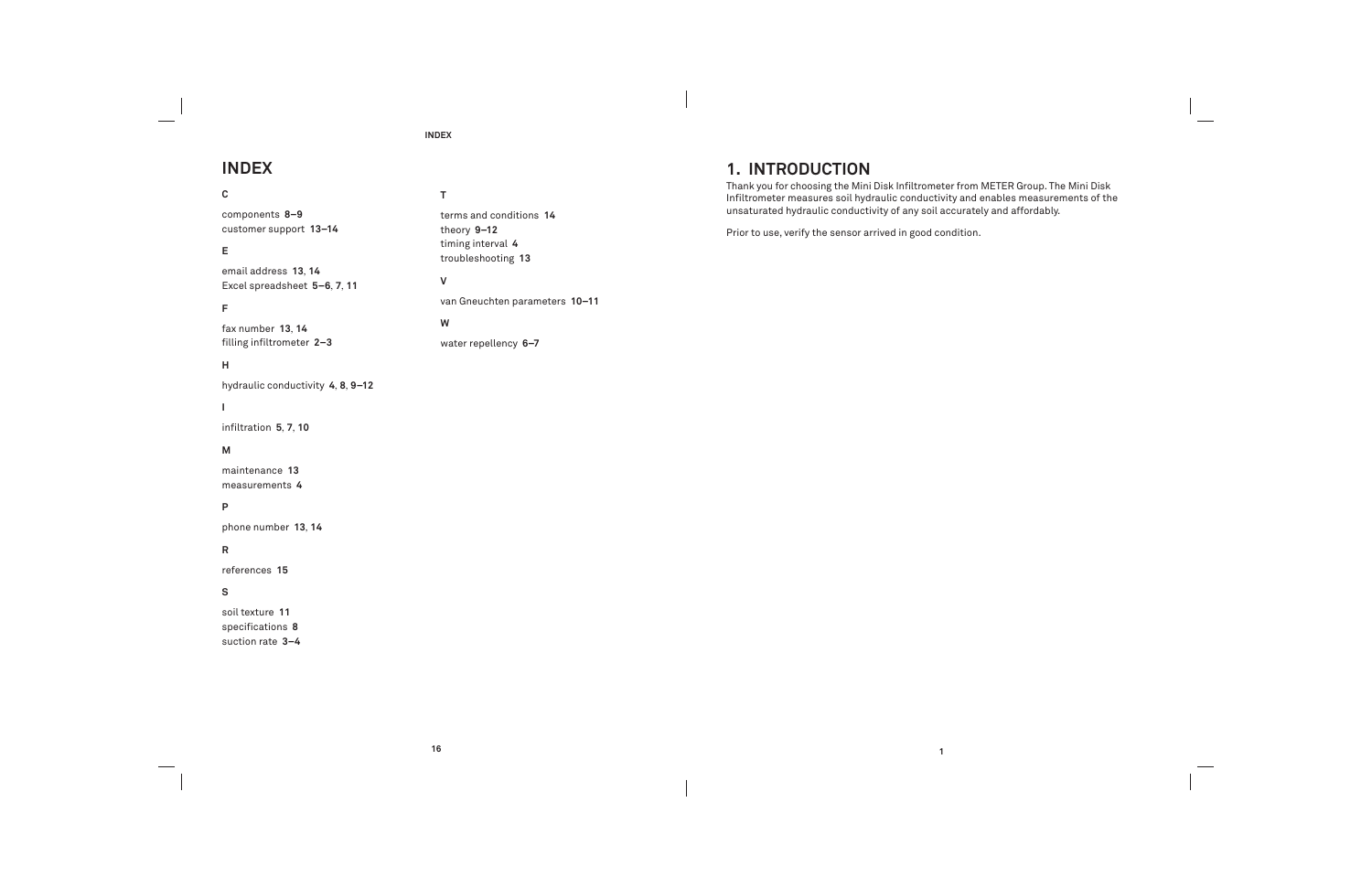#### **OPERATION**

# **2. OPERATION**

Please read all instructions before operating the Mini Disk Infiltrometer to ensure it performs to its full potential.

### **A** PRECAUTIONS

METER sensors are built to the highest standards, but misuse, improper protection, or improper installation may damage the sensor and possibly void the manufacturer's warranty. Before using the Mini Disk Infiltrometer, follow the recommended installation instructions and have the proper protections in place to safeguard sensors from damage.

# **2.1 FILLING THE INFILTROMETER**

To prepare the infiltrometer for measurement, use the following procedure.

- 1. Remove the upper stopper and suction control tube.
- 2. Fill the mariotte chamber three-quarters full with water (Figure 1).
- **NOTE: Do not use distilled water. Soil water has solutes and clays have salts on the exchange sites. Using distilled water changes the ionic balance and may flocculate or disperse the clay in the soil.**



**Figure 1 Fill mariotte chamber**

- 3. Replace the upper stopper and suction control tube.
- 4. Slide the suction control tube all the way down into the mariotte chamber.
- 5. Invert the infiltrometer.
- 6. Remove the bottom elastomer with the sintered stainless steel disk (Figure 2).

#### **ATMOS 41**

# **REFERENCES**

- Carsel, Robert F. and Rudolph S. Parrish. 1988. "Developing joint probability distributions of soil water retention characteristics." Water Resource Research 24, no. 5:755–769.
- Dane, Jacob H. and G. Clarke Topp, editors. 2002. Methods of Soil Analysis Part 4—Physical Methods. Madison (WI): Soil Science Society of America.
- Dohnal, Michal, Jaromir Dusek, and Tomas Vogel. 2010. "Improving hydraulic conductivity estimates from minidisk infiltrometer measurements for soils with wide pore-size distributions." Soil Science Society of America Journal 74, no. 3:804–811.
- Lichner, Lubomir, et al. 2007. "Field measurement of soil water repellency and its impact on water flow under different vegetation." Biologia 62, no. 5:537–541.
- Zhang, Renduo. 1997. "Determination of soil sorptivity and hydraulic conductivity from the disk infiltrometer." Soil Science Society of America Journal 61, no. 4:1024–1030.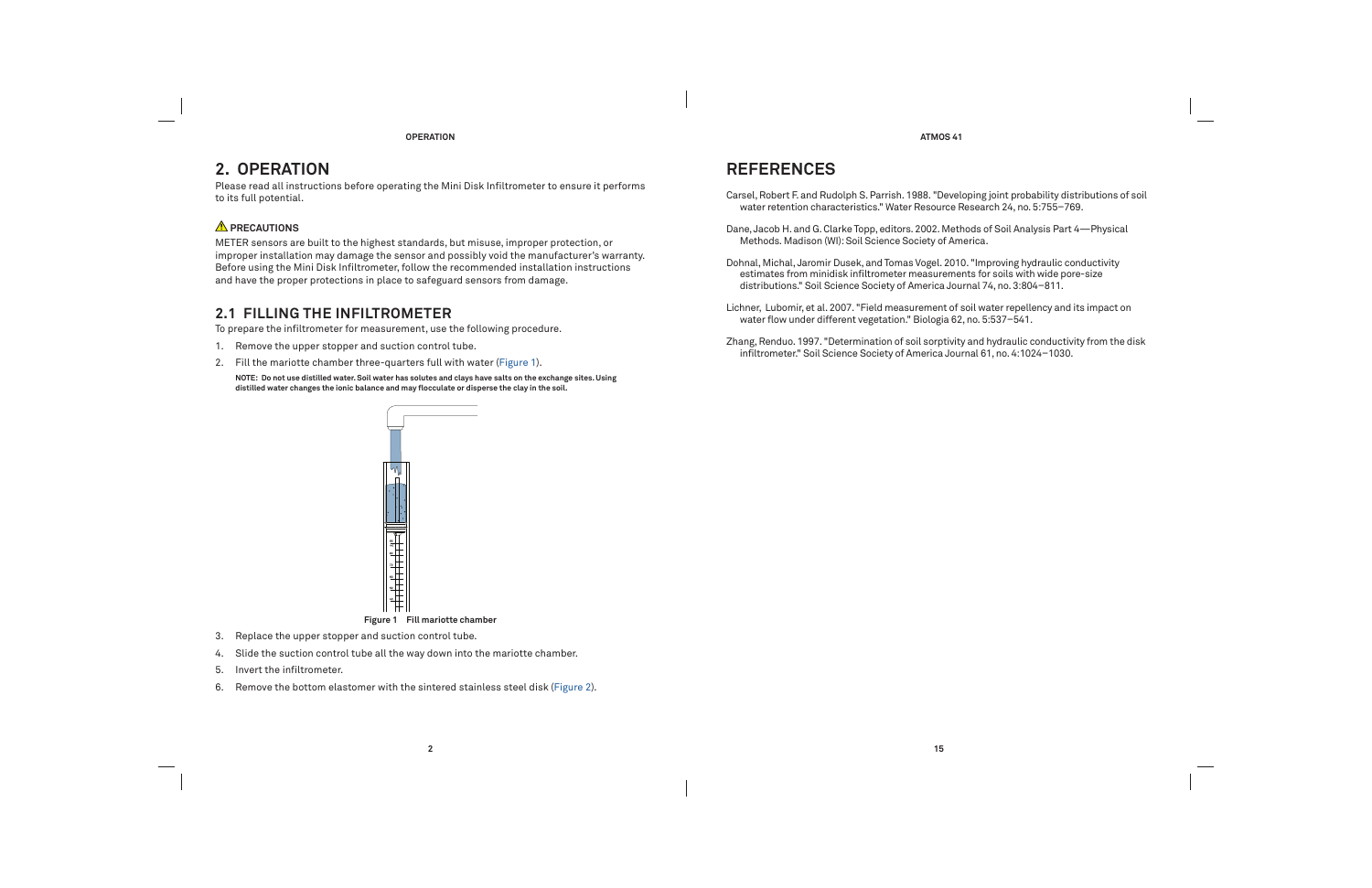#### **SERVICE**

#### **EUROPE**

Customer service representatives are available for questions, problems, or feedback Monday through Friday, 8:00 to 17:00 Central European time.

| Email: | support.europe@metergroup.com<br>sales.europe@metergroup.com |
|--------|--------------------------------------------------------------|
| Phone: | $+49891266520$                                               |
| Fax:   | $+498912665220$                                              |
|        | Website: metergroup.de                                       |

If contacting METER by email, please include the following information:

| Name    | Email address              |
|---------|----------------------------|
| Address | Instrument serial number   |
| Phone   | Description of the problem |

**NOTE: For products purchased through a distributor, please contact the distributor directly for assistance.**

### **4.4 TERMS AND CONDITIONS**

By using METER instruments and documentation, you agree to abide by the METER Group, Inc. USA Terms and Conditions. Please refer to metergroup.com/terms-conditions for details.



**MINI DISK INFILTROMETER**

**Figure 2 Remove stainless steel disk**

7. Fill the reservoir.

The end of the mariotte tube is carefully set with respect to the porous disk to ensure a zero suction offset while the tube bubbles. If this is changed accidentally, reset the end of the mariotte tube to 6 mm inside from the end of the plastic reservoir tube.

8. Replace the stainless steel disk, ensuring it is firmly in place.

If the infiltrometer is held vertically, no water should leak out. The infiltrometer is now ready to take measurements.

# **2.2 CHOOSING THE SUCTION RATE**

 Since different soil types infiltrate water at different rates, the infiltrometer suction rate should be adjusted for different types of soil. For most soils, a suction rate of 2 cm is adequate. However, the suction rate may need to be adjusted for sandy soils (up to 6.0 cm) or more compact soils (0.5 cm). METER recommends only advanced users who are comfortable with the instrument and its theory of operation should adjust the suction rate.

To adjust the suction rate, move the suction control tube up or down so the water level in the mariotte chamber is even with the desired suction rate marked on the side of the suction control tube (Figure 3).

**NOTE: If the suction control tube is diffcult to move, apply a small amount of vacuum grease to ease movement.**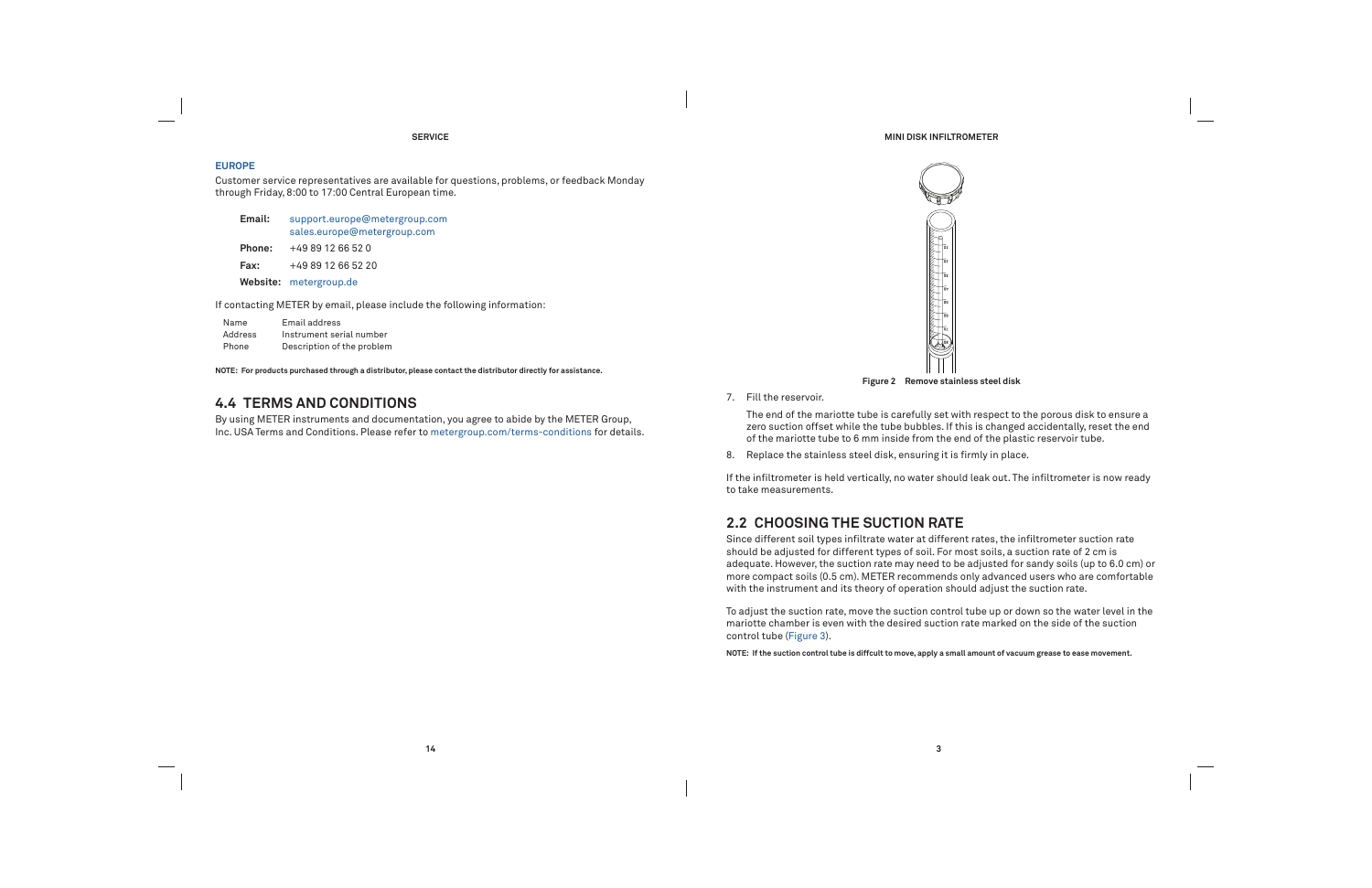**OPERATION**



**Figure 3 Mariotte chamber and suction tube at 3-cm suction rate**

# **2.3 CHOOSING THE TIMING INTERVAL**

 The time interval is based on both the chosen suction rate and the soil type being measured. METER recommends choosing a time interval that allows approximately 5 mL of water to be infiltrated per measurement. For example, sand typically require 2 to 5 s between readings, a silt loam every 30 s, and a tight clay 30 to 60 min. Soils with higher flow rate should use shorter measurement intervals.

## **2.4 MEASURING UNSATURATED HYDRAULIC CONDUCTIVITY**

- 2. Record the starting water volume of the reservoir.
- 3. At time zero, place the infiltrometer on the soil surface.
- 4. Ensure the infiltrometer makes solid contact with the soil surface.
- 5. Record the water volume in the reservoir at regular time intervals as the water infiltrates (Figure 4).
- 6. Repeat step 5 until at least 30 to 40 mL of water has infiltrated the soil.

 Prior to making a hydraulic conductivity measurement, fill the instrument with water (Section 2.1) and decide the appropriate suction rate (Section 2.2) and time interval (Section 2.3).

1. Choose a smooth spot on the soil surface.

**NOTE:** If the surface is not smooth, apply a thin layer of fine silica sand or diatomaceous earth directly underneath the infiltrometer stainless steel disk to ensure good contact between the two surfaces.

If the device cannot stand up on its own, set up a ring stand and clamp to keep it upright.

#### **Infiltrometer**

#### **Solutions**

**MINI DISK INFILTROMETER**

# **4. SERVICE**

This section contains maintenance instructions, troubleshooting guidelines, customer support contact information, and terms and conditions.

### **4.1 MAINTENANCE**

All infiltrometer parts can be cleaned using mild soap and water. The stainless steel disk can be cleaned with a brush or even run in a dishwasher since it will not rust.

If the suction control tube is diffcult to move, apply a small amount of vacuum grease to allow it to move more freely.

# **4.2 TROUBLESHOOTING**

Table 3 lists common problems and their solutions. If the problem is not listed or these solutions do not solve the issue, contact Customer Support.

| Table 3 | Troubleshooting the Mini Disk |
|---------|-------------------------------|
|---------|-------------------------------|

| <b>Problem</b>       | <b>Possible Solutions</b>                                                                                                      |
|----------------------|--------------------------------------------------------------------------------------------------------------------------------|
| Negative $C_1$ value | There was a problem with the data set, such as shallow flow or<br>moving the infiltrometer during measurement. Rerun the test. |

### **4.3 CUSTOMER SUPPORT**

#### **NORTH AMERICA**

Customer service representatives are available for questions, problems, or feedback Monday through Friday, 7:00 am to 5:00 pm Pacific time.

| Email: | support.environment@metergroup.com<br>sales.environment@metergroup.com |
|--------|------------------------------------------------------------------------|
| Phone: | +1.509.332.5600                                                        |
| Fax:   | +1.509.332.5158                                                        |
|        | Website: metergroup.com                                                |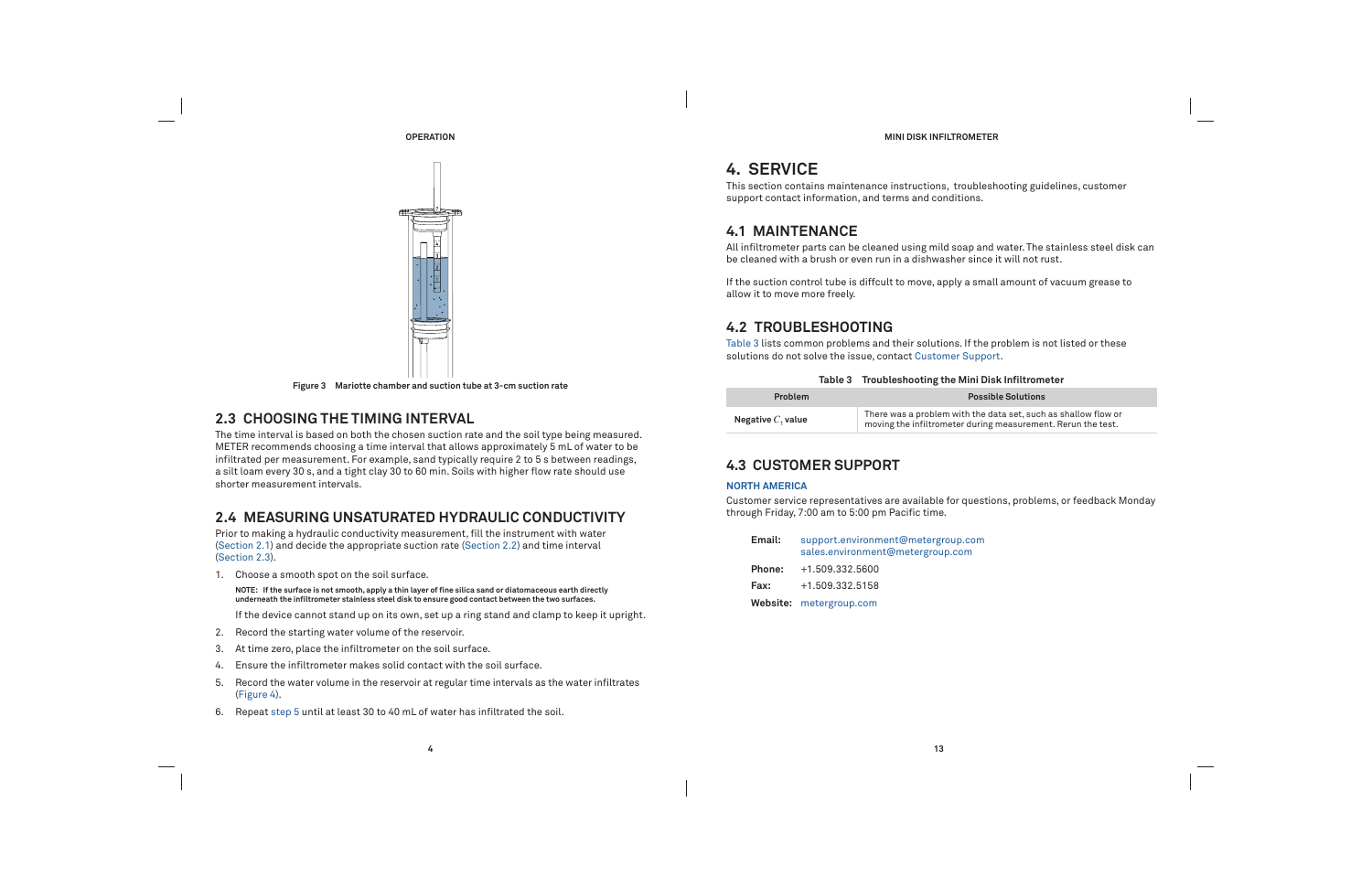#### data

#### **SYSTEM**

$$
K = \frac{0.0028 \text{ cm} \cdot \text{s}^{-1}}{7.93} = 3.53 \times 10^{-4} \text{ cm} \cdot \text{s}^{-1}
$$

**NOTE: A negative** *C*1 **value (negative hydraulic conductivity) is a physical impossibility. Negative values indicate a problem with the data set, such as shallow flow restricting layers or jiggling the infiltrometer during the measurement.**

If measuring hydraulic conductivity on a soil with an  $n < 1.35$ , changes to the Zhang (1997) equation proposed by Dohnal et al. (2010) have improved estimates of *K* as compared to the previous equation.

A much more extensive discussion of tension infiltrometer measurement and analysis is given in Dane and Topp (2002).

**Equation 9** 



Figure 4 Observing infiltration volume at an example timing interval

$$
K = \frac{C_1(\alpha r_0)^{0.6}}{11.65(n^{0.82} - 1)\exp\left[34.65(n - 1.19)\alpha h_0\right]}
$$

**5**

**MINI DISK INFILTROMETER**

In this example, the value of  $C_1$  is 0.0028 cm  $\times$  s<sup>-1</sup>. The soil is a silt loam, so from Table 2, for 2-cm suction,  $A = 7.93$ . The hydraulic conductivity is therefore

# **2.5 CALCULATING INFILTRATION**

METER created a basic Microsoft® Excel® spreadsheet to help calculate the slope of the curve of the cumulative infiltration versus the square root of time.

Follow step 1 through step 5 to use this spreadsheet.

1. Download the file from metergroup.com/minidisk-support.

2. Open the file.

A sample data set like Table 1 will be in the spreadsheet.

| Infiltration<br>(cm) |
|----------------------|
| 0.00                 |
| 0.39                 |
| 0.58                 |
| 0.77                 |
| 0.97                 |
| 1.16                 |
| 1.29                 |
| 1.42                 |
| 1.55                 |
| 1.68                 |
| 1.81                 |
|                      |

|                    | Table 1 Sample infiltrometer data    |                |                   |
|--------------------|--------------------------------------|----------------|-------------------|
| <b>Time</b><br>(s) | <b>Square Root</b><br>of Time<br>(s) | Volume<br>(mL) | Infiltrat<br>(cm) |
| 0                  | 0.00                                 | 95             | 0.00              |
| 30                 | 5.48                                 | 89             | 0.39              |
| 60                 | 7.75                                 | 86             | 0.58              |
| 90                 | 9.49                                 | 83             | 0.77              |
| 120                | 10.95                                | 80             | 0.97              |
| 150                | 12.25                                | 77             | 1.16              |
| 180                | 13.42                                | 75             | 1.29              |
| 210                | 14.49                                | 73             | 1.42              |
| 240                | 15.49                                | 71             | 1.55              |
| 270                | 16.43                                | 69             | 1.68              |
| 300                | 17.32                                | 67             | 1.81              |
|                    |                                      |                |                   |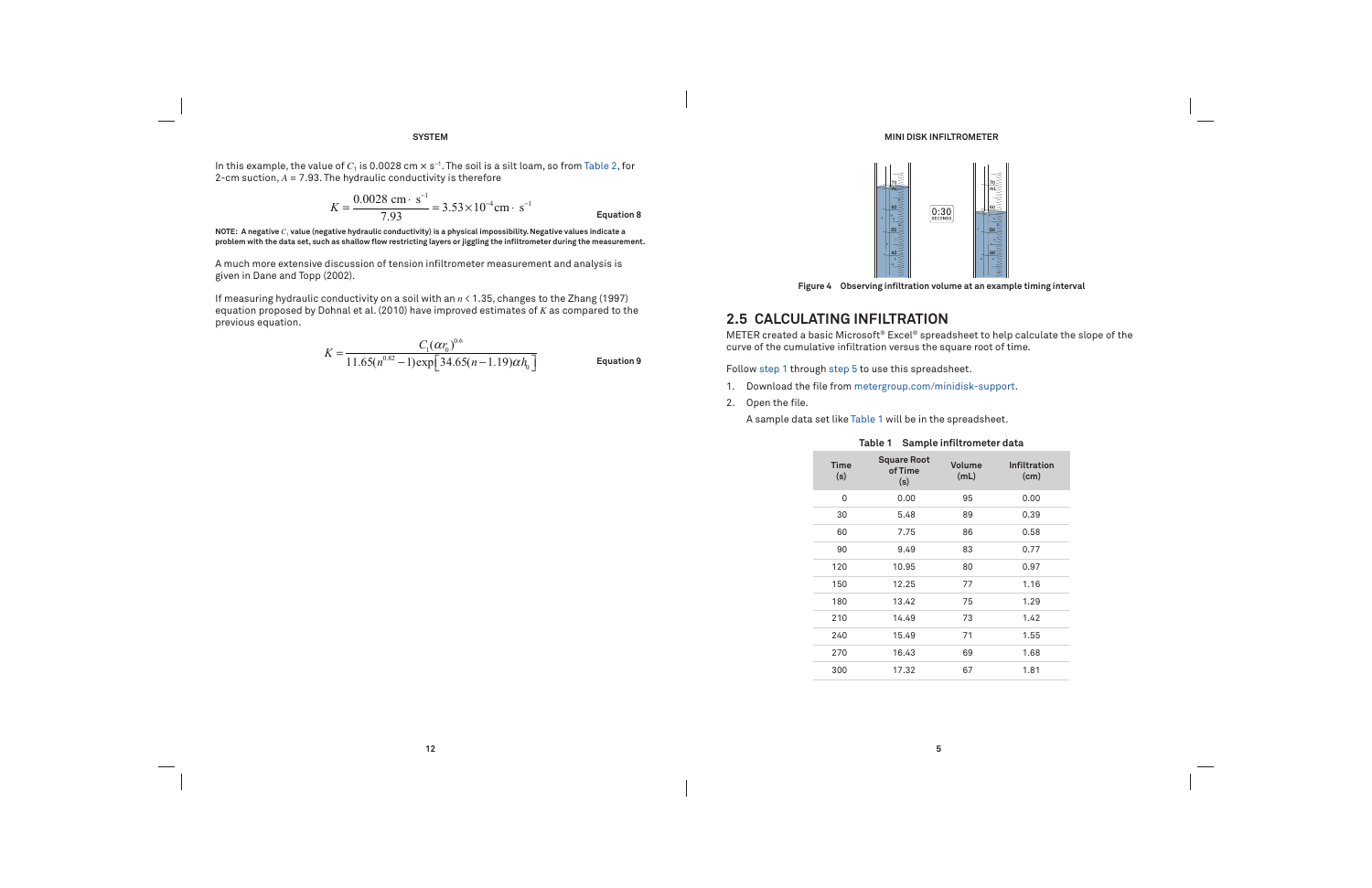#### **OPERATION**

- 3. Input the recorded time values in the Time column. Extend the column lengths as needed.
- 4. Input the corresponding recorded volume levels into the Volume column. The square root of time column and infiltration column will change automatically based on the added data, and the graph will update to reflect the changes.
- 5. Save the data as a new spreadsheet on the computer.

The calculations used in the Excel macro are explained in Section 3.3.

# **2.6 MEASURING WATER REPELLENCY**

Filling instructions are described in Section 2.1. Set the suction rate to 2 cm (Section 2.2) and select an appropriate timing interval (Section 2.3). The time interval should be the same for both the ethanol and water infiltrations.

Lichner, et al. (2007) proposed an index of soil water repellency (*R*) that can be determined from the sorptivities of 95% ethanol and water. The Mini Disk Infiltrometer can be also used for these measurements.

1. Choose a smooth spot on the soil surface. **NOTE:** If the surface is not smooth, apply a thin layer of fine silica sand or diatomaceous earth directly underneath the infiltrometer stainless steel disk to ensure good contact between the two surfaces.

For water repellency index measurements, there will need to be two measurements: one with the reservoir filled with ethanol and one with the reservoir filled with water. The mariotte chamber is filled with fresh or tap water for both measurements.

- 2. Record the starting ethanol volume of the reservoir.
- 3. At time zero, place the infiltrometer on the soil surface.
- 4. Ensure the infiltrometer makes solid contact with the soil surface.
- 5. Record the ethanol volume in the reservoir at regular time intervals as the ethanol infiltrates.
- 6. Continue recording volume measurements until at least 30 to 40 mL of ethanol has infiltrated the soil.
- 7. Repeat step 1 through step 6 using water in the infiltrometer, making sure to place the infiltrometer far enough away from the wetted zone of the previous measurement

**NOTE: Only the infiltrometers with polycarbonate reservoirs (produced after 2005) should be filled with ethanol.**

**NOTE: Ethanol can damage the numbering on the reservoir so handle carefully to avoid spills.** 

Then follow steps 1 through 5.

If the device cannot stand up on its own, set up a ring stand and clamp to keep it upright.

**MINI DISK INFILTROMETER**

**Table 2 Van Genuchten parameters for soil texture classes and** *A* **values for the 2.25-cm disk radius and suction values from 0.5 to 6 cm**

| <b>Soil Texture</b> |          |                  | $\boldsymbol{A}$ |      |      |      |      |       |       |  |  |  |
|---------------------|----------|------------------|------------------|------|------|------|------|-------|-------|--|--|--|
|                     | $\alpha$ | n/h <sub>o</sub> | $-0.5$           | $-1$ | $-2$ | $-3$ | $-4$ | $-5$  | $-6$  |  |  |  |
| Sand                | 0.145    | 2.68             | 2.84             | 2.40 | 1.73 | 1.24 | 0.89 | 0.64  | 0.46  |  |  |  |
| Loamy Sand          | 0.124    | 2.28             | 2.99             | 2.79 | 2.43 | 2.12 | 1.84 | 1.61  | 1.40  |  |  |  |
| Sandy Loam          | 0.075    | 1.89             | 3.88             | 3.89 | 3.91 | 3.93 | 3.95 | 3.98  | 4.00  |  |  |  |
| Loam                | 0.036    | 1.56             | 5.46             | 5.72 | 6.27 | 6.87 | 7.53 | 8.25  | 9.05  |  |  |  |
| Silt                | 0.016    | 1.37             | 7.92             | 8.18 | 8.71 | 9.29 | 9.90 | 10.55 | 11.24 |  |  |  |
| Silt Loam           | 0.020    | 1.41             | 7.10             | 7.37 | 7.93 | 8.53 | 9.19 | 9.89  | 10.64 |  |  |  |
| Sandy Clay Loam     | 0.059    | 1.48             | 3.21             | 3.52 | 3.24 | 5.11 | 6.15 | 7.41  | 8.92  |  |  |  |
| Clay Loam           | 0.019    | 1.31             | 5.86             | 6.11 | 6.64 | 7.23 | 7.86 | 8.55  | 9.30  |  |  |  |
| Silty Clay Loam     | 0.010    | 1.23             | 7.89             | 8.09 | 8.51 | 8.95 | 9.41 | 9.90  | 10.41 |  |  |  |
| Sandy Clay          | 0.027    | 1.23             | 3.34             | 3.57 | 4.09 | 4.68 | 5.36 | 6.14  | 7.04  |  |  |  |
| <b>Silty Clay</b>   | 0.005    | 1.09             | 6.08             | 6.17 | 6.36 | 6.56 | 6.76 | 6.97  | 7.18  |  |  |  |
| Clay                | 0.008    | 1.09             | 4.00             | 4.10 | 4.30 | 4.51 | 4.74 | 4.98  | 5.22  |  |  |  |

METER developed the Excel spreadsheet table to interpret this data using a quadratic equation (Section 2.5). After inputting observed data, columns 2 and 4 from the table are used to produce an XY (scatter) plot. This is used to calculate  $C_1$ , which is the slope of this line, denoted as *y*. Figure 6 is an example.



**Figure 6 Quadratic equation graph**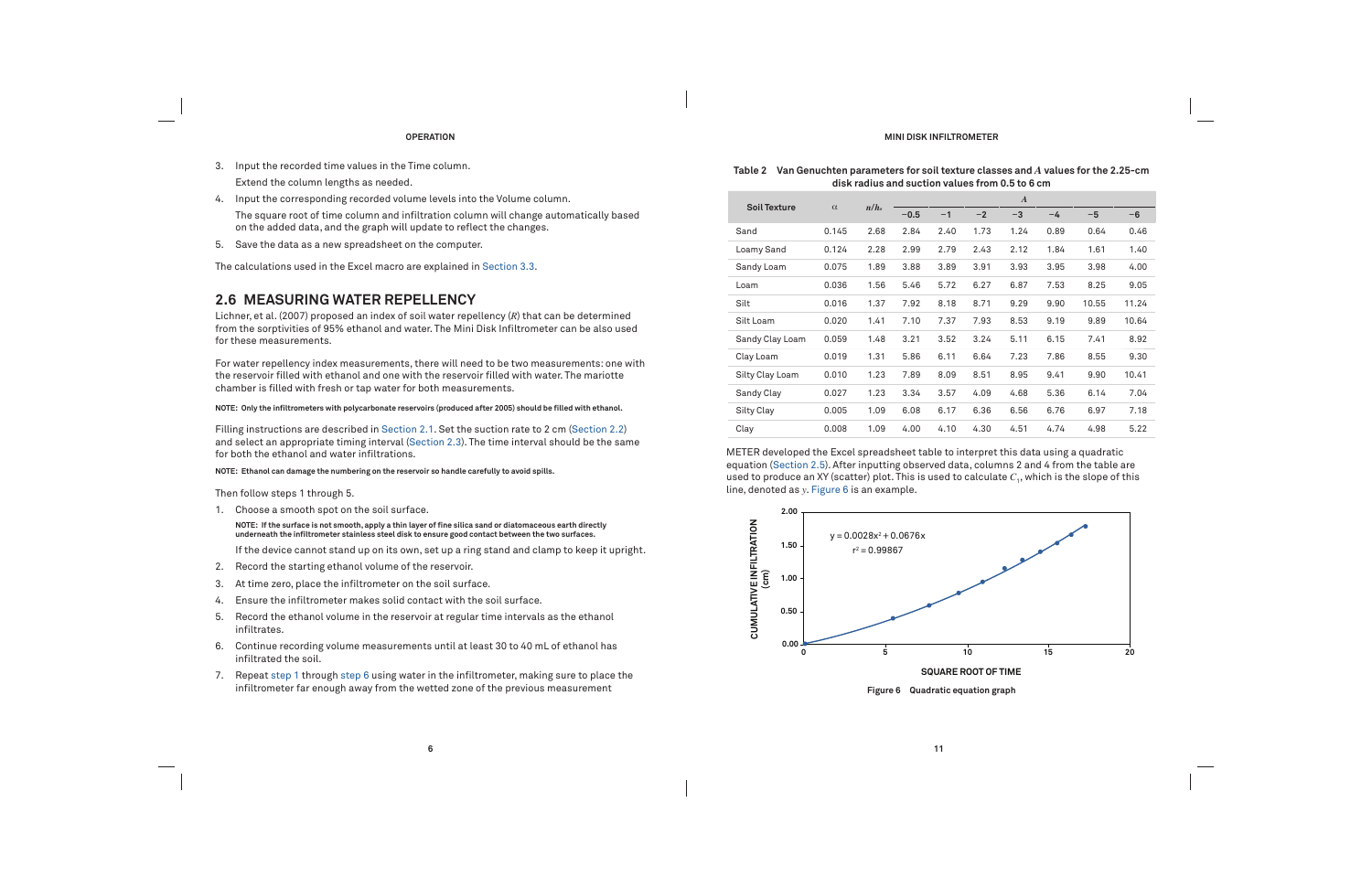#### **SYSTEM**

Saturated conductivity occurs when all pores, including the large ones (such as cracks or wormholes), are filled. Macropore flow, however, is extremely variable from place to place, and therefore diffcult to quantify. Infiltrating water under a tension prevents the filling of the macropores and gives a hydraulic conductivity characteristic of the soil matrix and is less spatially variable.

Unsaturated soil hydraulic conductivity is a function of water potential and water content of the soil. The decrease in conductivity as the soil dries is due primarily to the movement of air into the soil to replace the water. As the air moves in, the pathways for water flow between soil particles become smaller and more tortuous and flow becomes more diffcult.

where  $C_1(m \times s^{-1})$  and  $C_2(m \times s^{-1})$  are parameters.  $C_1$  is related to soil sorptivity, and  $C_2$  is the hydraulic conductivity. The hydraulic conductivity for the soil (*K* ) is then computed from

where  $C_1$  is the slope of the curve of the cumulative infiltration versus the square root of time and *A* is a value relating the van Genuchten parameters for a given soil type to the suction rate and radius of the infiltrometer disk. The van Genuchten parameters for the 12 texture classes were obtained from Carsel and Parrish (1988). Compute *A* from Equation 6 and Equation 7.

A number of methods are available for determining soil hydraulic conductivity from observed data. The method proposed by Zhang (1997) is quite simple and works well for measurements of infiltration into dry soil. The method requires measuring cumulative infiltration versus time and fitting the results with the function:

*n* and  $\alpha$  are the van Genuchten parameters for the soil,  $r_0$  is the disk radius, and  $h_0$  is the suction at the disk surface. The Mini Disk Infiltrometer infiltrates water at a suction of –0.5 to –6 cm and has a radius of 2.25 cm. Values of *A* computed for the Mini Disk Infiltrometer are in Table 2.

$$
I = C_1 \sqrt{t + C_2 t}
$$
 Equation 4

$$
K = \frac{C_1}{A}
$$
 Equation 5

Use the linear approximation to estimate the slope  $(S_m)$  of the cumulative infiltration versus the square root of the time relationship.

$$
A = \frac{11.65(n^{0.1} - 1)\exp[2.92(n - 1.9)\alpha h_0]}{(\alpha r_0)^{0.91}}
$$
   
  $n \ge 1.9$   
Equation 6  

$$
A = \frac{11.65(n^{0.1} - 1)\exp[7.5(n - 1.9)\alpha h_0]}{(\alpha r_0)^{0.91}}
$$
   
  $n < 1.9$   
Equation 7

**7**

#### **MINI DISK INFILTROMETER**

After the measurements are completed, use the Excel spreadsheet (Section 2.5) to calculate the cumulative infiltration *I* (in centimeters) and square root of time *t* (in seconds) based on the gathered data. Use the Excel spreadsheet to estimate the slope (S<sub>e</sub>) of the cumulative infiltration versus square root of time relationship:

**Equation 1** *I*

$$
I = S_e \sqrt{t}
$$

where  $S_e$  (cm  $\times$  s<sup>-1</sup> = 2) is the sorptivity of ethanol.

**Equation 2** *I*

$$
I = S_w \sqrt{t}
$$

where  $S_w$  (cm  $\times$  s<sup>-1</sup> = 2) is the sorptivity of water.

Compute the repellency index (*R*) from Equation 3:

 $R = 1.95 S_{e} S_{w}$  Equation 3